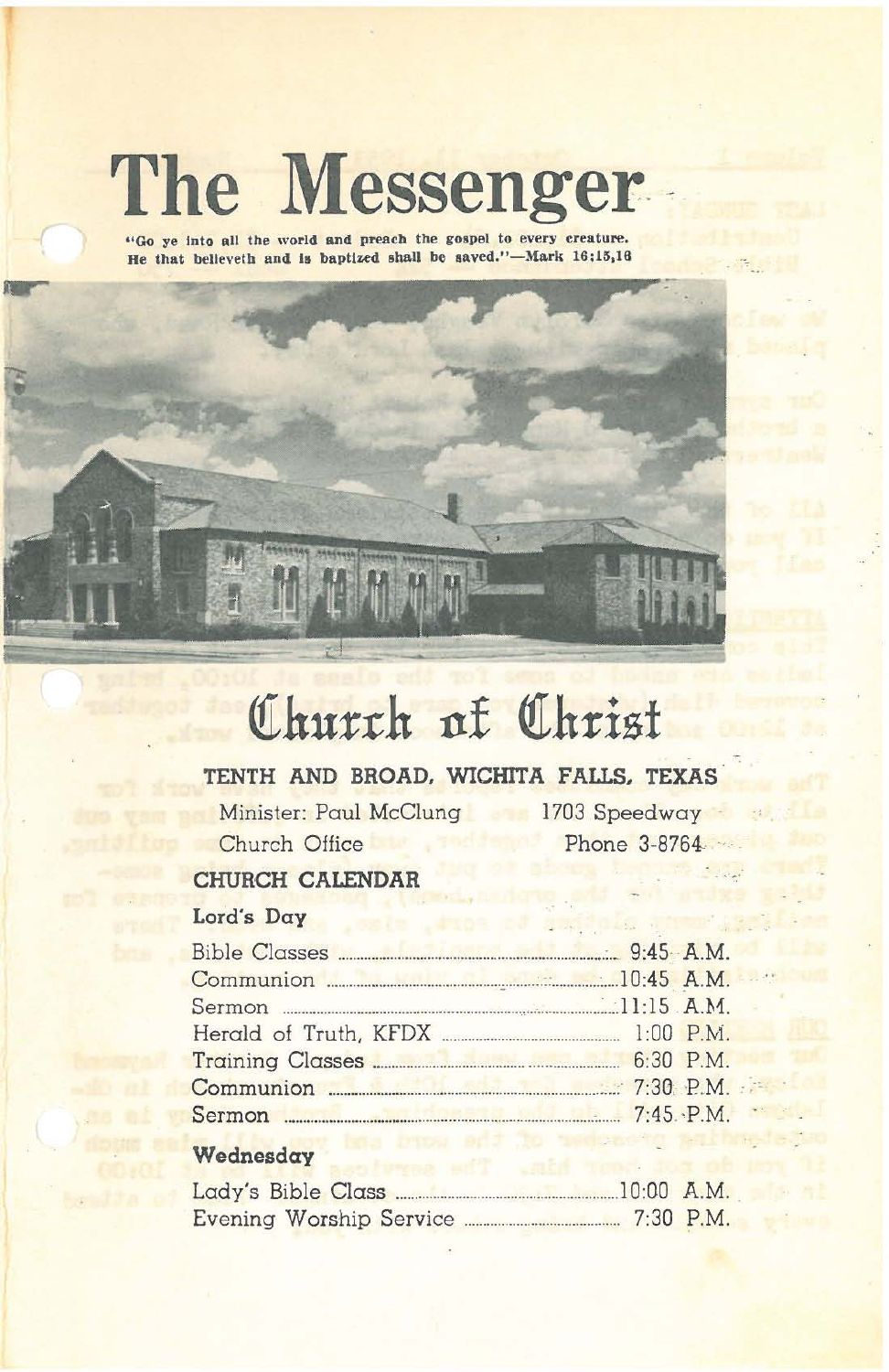Volume 1 October 11, 1953 Number 14

LAST SUNDAY:

Contribution  $-$  \$1,402.84 Budget  $-$  \$1,341.00<br>Bible School Attendance  $-$  524 Goal  $-$  750 Bible School Attendance  $-$  524

We welcome Miss Carolyn Vaughn, 3604 Seymour Road, who placed membership with us last Lord's Day.

Cur sympathy is extended to Robert Hunnicutt who lost a brother, Leonard.Hunnicutt, in death last week at Weatherford, Oklahoma.

All of the zones will have special meetings this week. If you do not know when or where your zone is meeting, call your zone leader and ask.

#### **ATTENTION LADIES**

This coming Wednesday, October 14, is our work day. All ladies are asked to come for the class at 10:00, bring a covered dish (whatever you care to bring), eat together at 12:00 and spend the afternoon in planned work.

The work day committee reports that they have work for all to do. Those who are interested in quilting may cut out pieces, put them together, and even do some quilting. There are canned goods to put away (please bring something extra for the orphan home), packages to prepare for mailing, many clothes to sort, size, and mend. There will be visiting at the hospitals, with shut-ins, and much visiting to be done in view of the meeting.

#### OUR MEETING

Our meeting starts one week from today, Brother Raymond Kelcy, who preaches for the 10th & Francis church in Oklahoma City will do the preaching. Brother Kelcy is an outstanding preacher of the word end you will miss much if you do not hear him. The services will be at 10:00 in the mornings and 7:30 in the evenings. Plan to attend every service and bring others with you.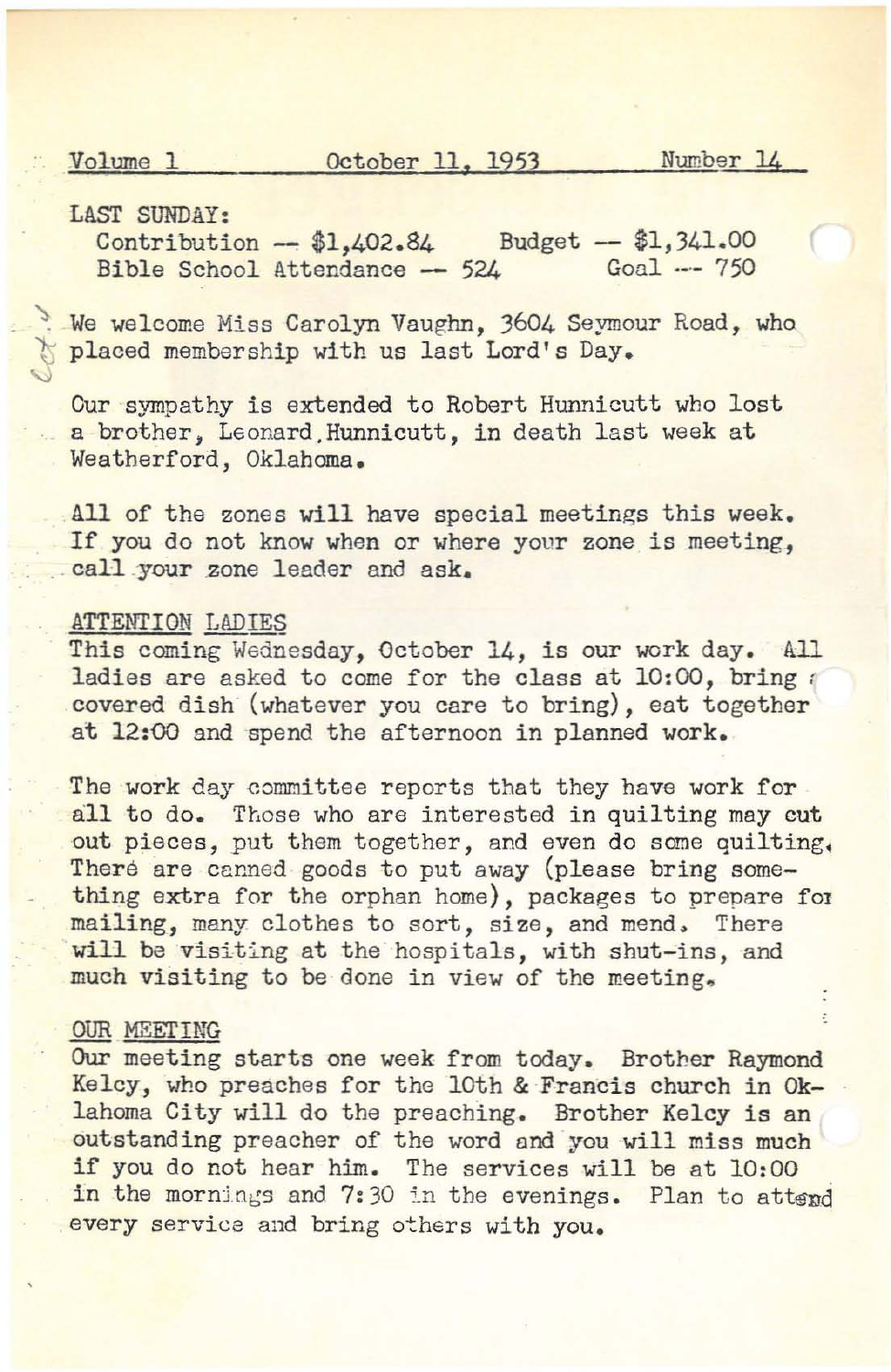#### VISITING NIGHT

Last Thursday night we had a number who came to visit. Many very interesting and profitable visits were made. Only the Lord knows the good that will come from such efforts. Since many of the zones will be holding meet ings next Thursday night we will not have a general visiting program from the church as originally planned.

#### GOODBYE AND HELLO

It is with much regret that we say goodbye to Tommy and Jane. We shall long remember them for their fine work. Their association and influence shall be missed by all.

We also regret to say goodbye to Clara Brown, our church secretary. She will be moving back to Tennessee as soon as her husband receives his discharge which is expected shortly. Clara is highly efficient and has been fine to work with. Let us pray that it will be well with these fine young Christians.

It is with <sup>a</sup> happy anticipation that we say hello to Brother and Sister Sullivan as they come to labor with us. Brother Sullivan will be minister of education and song director. He is qualified by extensive training to handle the job to which he has been assigned. His public life consists of a 15 year period with a large oil company in public relations and personnel during which time he was busy with church work also. A few years ago he decided to give his full time to the Lord's work and moved to Dallas from Baytown and entered S.M.W. to finish his education in music. While in Dallas, he worked with the congregation at Skillman Avenue and Irving, Texas. May their stay with us be long and fruitful.

We are also saying hello to a new church secretary, Maureen Brawley Thompson. Sister Thompson is well known to most everyone. We feel that she is well qualified for this work and know that all will enjoy working with her.